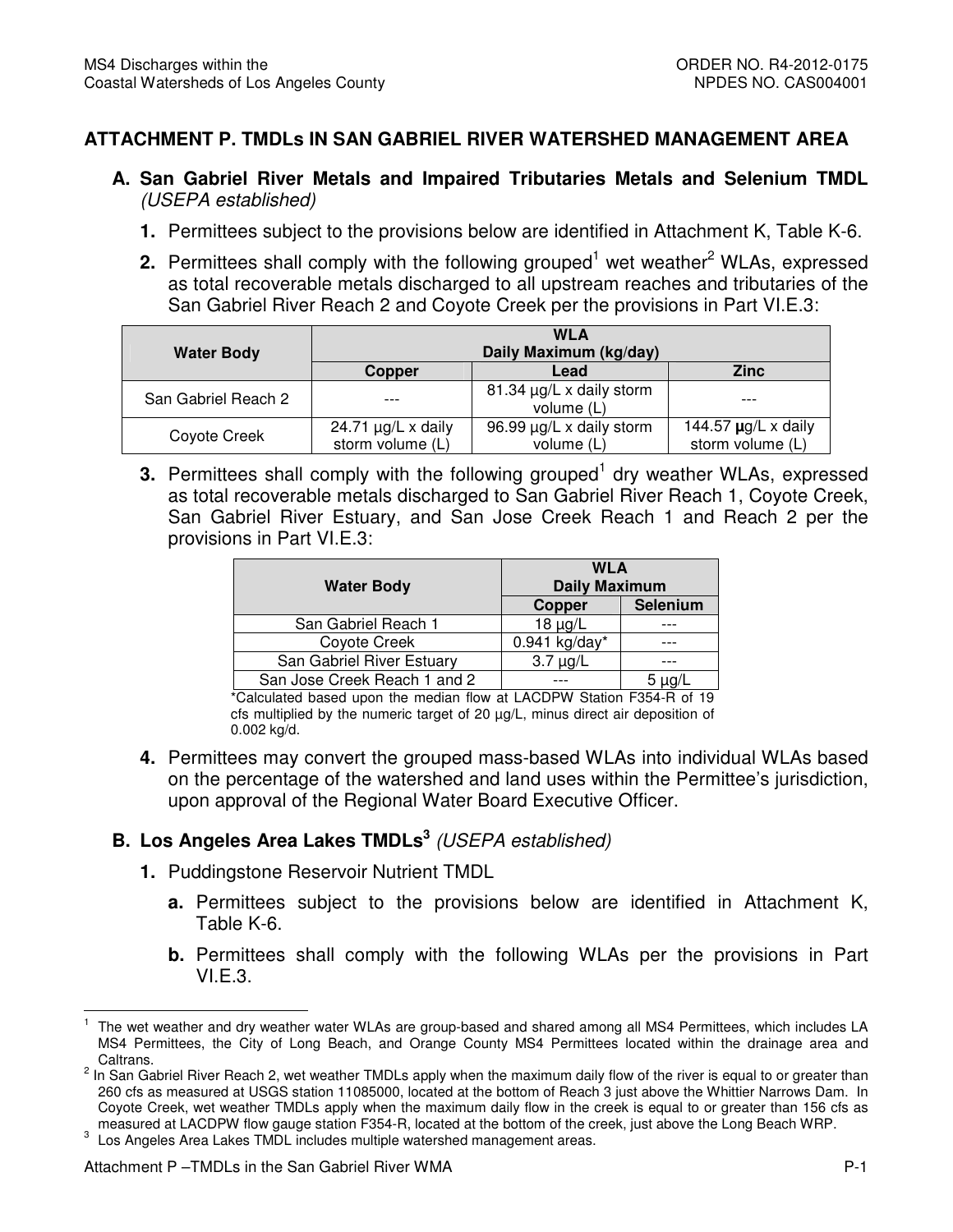**c.** Permittees shall comply with the following annual mass-based allocations based on current flow conditions:

| <b>Subwatershed</b> | <b>Permittee</b>         | <b>Total</b><br><b>Phosphorus</b><br>$(lb-P/yr)$ | <b>Total Nitrogen</b><br>$(lb-N/yr)$ |
|---------------------|--------------------------|--------------------------------------------------|--------------------------------------|
| Northern            | Claremont                | 169                                              | 829                                  |
| Northern            | County of<br>Los Angeles | 741                                              | 3,390                                |
| Northern            | La Verne                 | 2,772                                            | 11,766                               |
| Northern            | Pomona                   | 6.30                                             | 28.3                                 |
| Northern            | San Dimas                | 31.1                                             | 137                                  |

 Measured at the point of discharge. The mass-based allocations are equivalent to existing concentrations of 0.071 mg/L total phosphorus as a summer average (May-September) and annual average, and 0.71 mg/L total nitrogen as a summer average (May-September) and annual average based on approved flow conditions.

- **d.** The following concentration-based WLAs shall apply during both wet and dry weather if:
	- **i.** The Regional Water Board Executive Officer approves a request by a Permittee that the concentration-based WLAs apply, and the USEPA does not object to the Executive Officer's decision within 60 days of receiving notice.
	- **ii.** Permittees shall submit a request to both the Regional Water Board and USEPA and shall include as part of the request a Lake Management Plan, describing actions that will be implemented to ensure that the applicable water quality objectives for ammonia, dissolved oxygen, and pH are achieved and the chlorophyll a target of 20 µg/L as a summer average (May-September) and an annual average is met, in the lake.
	- **iii.** If the applicable water quality objectives for ammonia, dissolved oxygen, and pH are achieved, and the chlorophyll a target is met, in the lake then the total phosphorus and total nitrogen concentration-based WLAs shall be considered attained.

| <b>Subwatershed</b> | <b>Permittee</b>         | <b>Total</b><br><b>Phosphorus</b><br>$(mg-P/L)$ | <b>Total Nitrogen</b><br>$(mg-N/L)$ |
|---------------------|--------------------------|-------------------------------------------------|-------------------------------------|
| Northern            | Claremont                | 0.1                                             | 1.0                                 |
| Northern            | County of Los<br>Angeles | 0.1                                             | 1.0                                 |
| Northern            | La Verne                 | 0.1                                             | 1.0                                 |
| Northern            | Pomona                   | 0.1                                             | 1.0                                 |
| Northern            | San Dimas                | 0.1                                             | 1.0                                 |

 Measured as an in-lake concentration. Applied as a summer average (May-September) and an annual average.

- **2.** Puddingstone Reservoir Mercury TMDL
	- **a.** Permittees subject to the provisions below are identified in Attachment K, Table K-6.
	- **b.** Permittees shall comply with the following WLAs per the provisions in Part  $VLE.3.$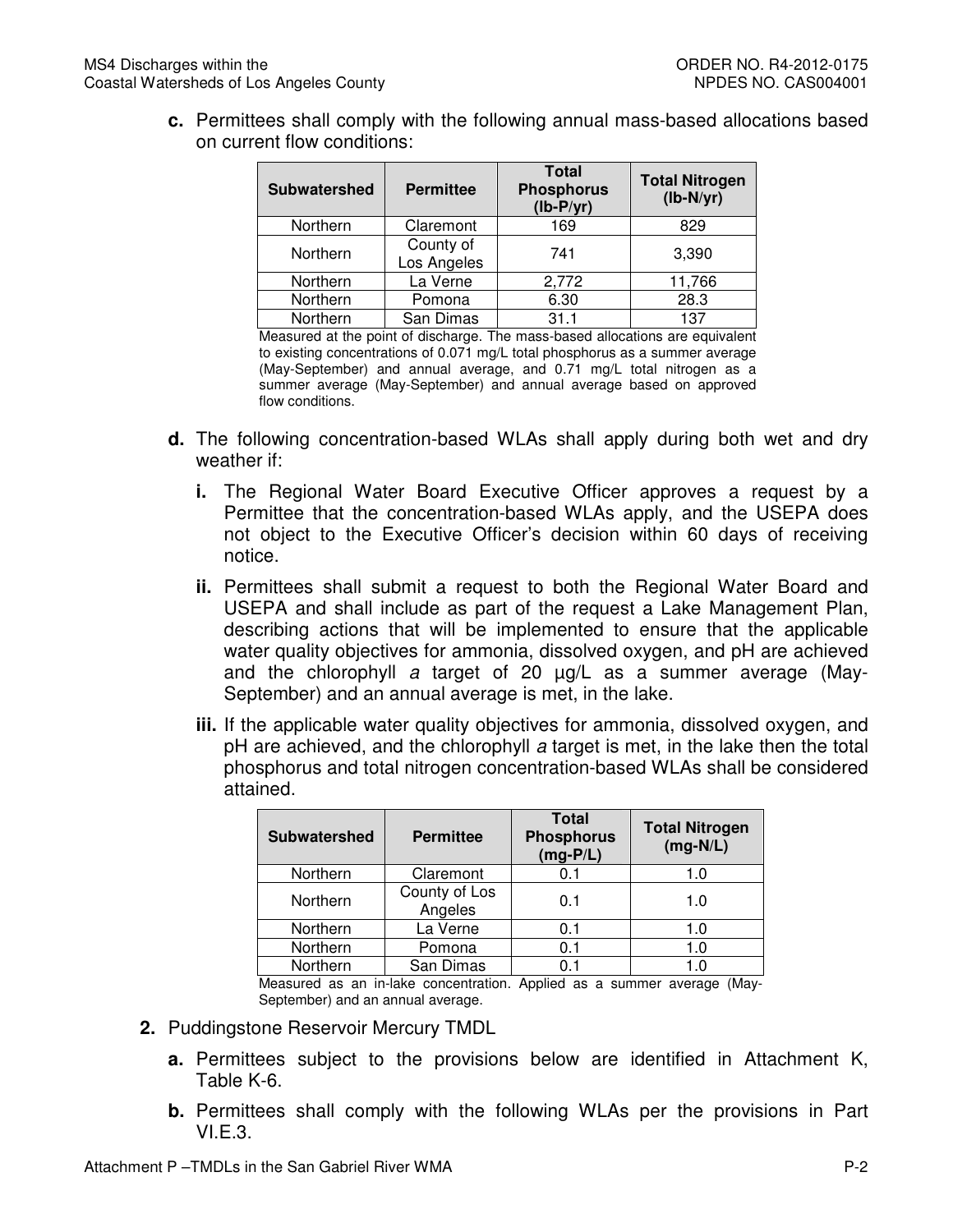**c.** Permittees shall comply with the following WLAs during both wet and dry weather:

| Subwatershed                        | <b>Permittee</b>      | <b>Total Mercury</b><br>$(g-Hg/yr)$ |  |  |
|-------------------------------------|-----------------------|-------------------------------------|--|--|
| Northern                            | Claremont             | 0.674                               |  |  |
| Northern                            | County of Los Angeles | 2.79                                |  |  |
| Northern                            | La Verne              | 10.6                                |  |  |
| Northern                            | Pomona                | 0.026                               |  |  |
| Northern                            | San Dimas             | 0.109                               |  |  |
| Measured at the resist of discharge |                       |                                     |  |  |

Measured at the point of discharge.

- **3.** Puddingstone Reservoir PCBs TMDL
	- **a.** Permittees subject to the provisions below are identified in Attachment K, Table K-6.
	- **b.** Permittees shall comply with the following WLAs per the provisions in Part VI.E.3.
	- **c.** Permittees shall comply with the following WLAs:

| <b>Subwatershed</b> | <b>Permittee</b>         | <b>Total PCBs associated</b><br>with Suspended<br><b>Sediment</b><br>(µg/kg dry weight) | <b>Total PCBs in</b><br>the Water<br>Column<br>(ng/L) |
|---------------------|--------------------------|-----------------------------------------------------------------------------------------|-------------------------------------------------------|
| Northern            | Claremont                | 0.59                                                                                    | 0.17                                                  |
| Northern            | County of<br>Los Angeles | 0.59                                                                                    | 0.17                                                  |
| Northern            | La Verne                 | 0.59                                                                                    | 0.17                                                  |
| Northern            | Pomona                   | 0.59                                                                                    | 0.17                                                  |
| Northern            | San Dimas                | 0.59                                                                                    | በ 17                                                  |

Measured at the point of discharge. Applied as an annual average.

 **d.** Permittees may comply with the following alternative WLAs upon approval by the Regional Water Board Executive Officer based upon documentation that the fish tissue target of 3.6 ppb wet weight has been met for the preceding three or more years. A demonstration that the fish tissue target has been met in any given year must at a minimum include a composite sample of skin of fillets from at least five common carp each measuring at least 350 mm in length. Documentation shall be submitted to the Regional Water Board and USEPA. Compliance may be demonstrated based on the alternative WLAs upon approval by the Executive Officer, so long as USEPA does not object within 60 days of receiving notice.

| <b>Subwatershed</b> | <b>Permittee</b>         | <b>Total PCBs associated</b><br>with Suspended<br><b>Sediment</b><br>(µg/kg dry weight)*,** | <b>Total PCBs in</b><br>the Water<br>Column<br>$*$ ***<br>$(ng/L)^{7/2}$ |
|---------------------|--------------------------|---------------------------------------------------------------------------------------------|--------------------------------------------------------------------------|
| Northern            | Claremont                | 59.8                                                                                        | 0.17                                                                     |
| Northern            | County of<br>Los Angeles | 59.8                                                                                        | 0.17                                                                     |
| Northern            | La Verne                 | 59.8                                                                                        | 0.17                                                                     |
| Northern            | Pomona                   | 59.8                                                                                        | 0.17                                                                     |
| Northern            | San Dimas                | 59.8                                                                                        | 0.17                                                                     |

\*Measured at the point of discharge.

\*\*Applied as a three-year average.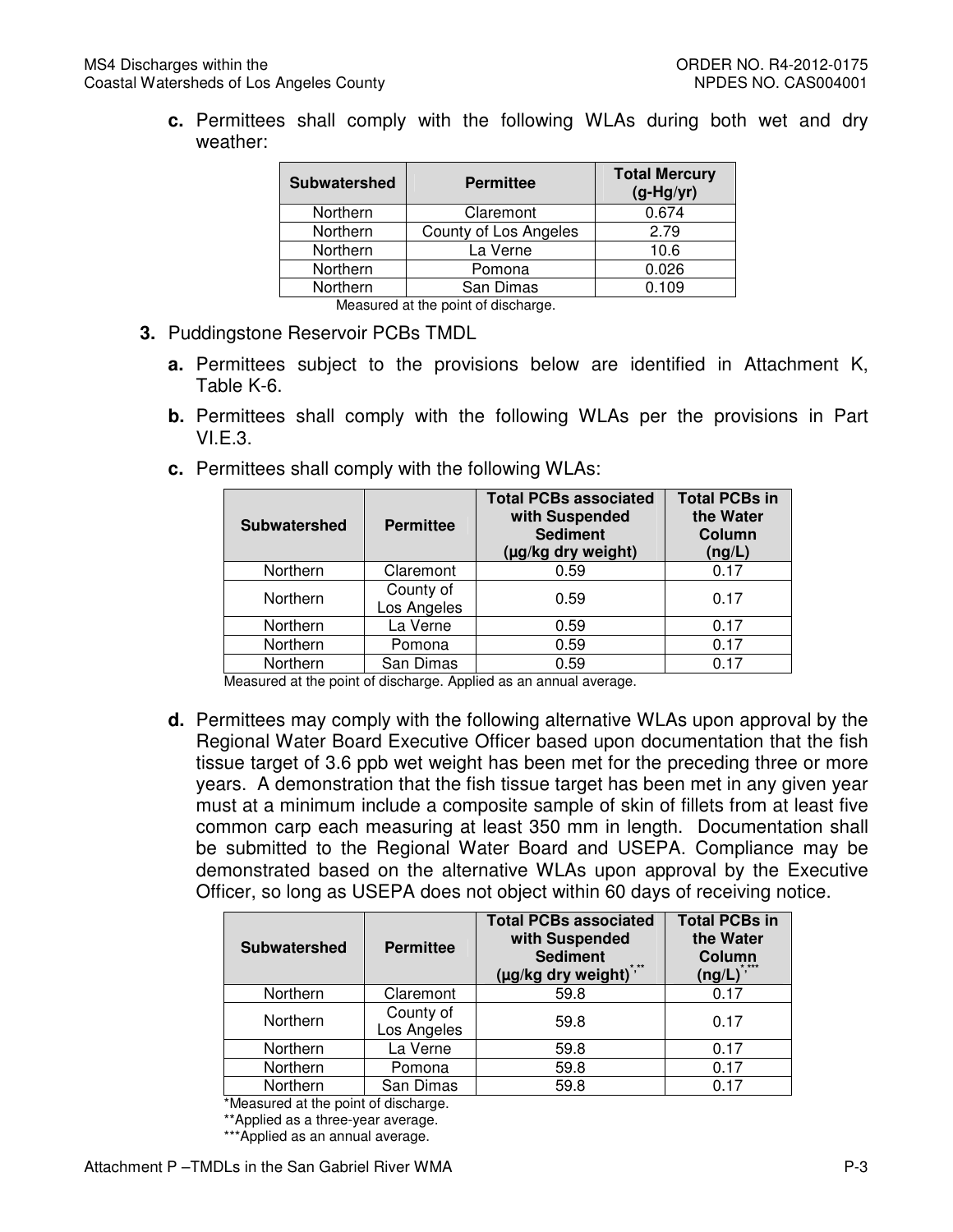- **4.** Puddingstone Reservoir Chlordane TMDL
	- **a.** Permittees subject to the provisions below are identified in Attachment K, Table K-6.
	- **b.** Permittees shall comply with the following WLAs per the provisions in Part VI.E.3.
		- **Total Chlordane associated with Suspended Sediment (µg/kg dry weight) Total Chlordane in the Water**  Northern County of Los Angeles **0.75** 0.75 0.57 Northern Northern | San Dimas | 0.75 | 0.57 Subwatershed **Permittee Column (ng/L)**  Northern | Claremont | 0.75 | 0.57 La Verne  $\begin{array}{|c|c|c|c|c|} \hline \text{La Verne} & \text{0.75} & \text{0.57} \ \hline \end{array}$ Northern | Pomona | 0.75 | 0.57
	- **c.** Permittees shall comply with the following WLAs:

Measured at the point of discharge. Applied as an annual average.

 **d.** Permittees may comply with the following alternative WLAs upon approval by the Regional Water Board Executive Officer based upon documentation that the fish tissue target of 5.6 ppb wet weight has been met for the preceding three or more years. A demonstration that the fish tissue target has been met in any given year must at a minimum include a composite sample of skin of fillets from at least five common carp each measuring at least 350 mm in length. Documentation shall be submitted to the Regional Water Board and USEPA. Compliance may be demonstrated based on the alternative WLAs upon approval by the Executive Officer, so long as USEPA does not object within 60 days of receiving notice.

| <b>Subwatershed</b> | <b>Permittee</b>         | <b>Total Chlordane</b><br>associated with<br><b>Suspended Sediment</b><br>(µg/kg dry weight) | <b>Total Chlordane</b><br>in the Water<br>Column<br>$* + + +$<br>$($ ng/L $)^{\degree}$ |
|---------------------|--------------------------|----------------------------------------------------------------------------------------------|-----------------------------------------------------------------------------------------|
| Northern            | Claremont                | 3.24                                                                                         | 0.57                                                                                    |
| Northern            | County of<br>Los Angeles | 3.24                                                                                         | 0.57                                                                                    |
| Northern            | La Verne                 | 3.24                                                                                         | 0.57                                                                                    |
| Northern            | Pomona                   | 3.24                                                                                         | 0.57                                                                                    |
| Northern            | San Dimas                | 3.24                                                                                         | 0.57                                                                                    |

\*Measured at the point of discharge.

\*\*Applied as a three-year average.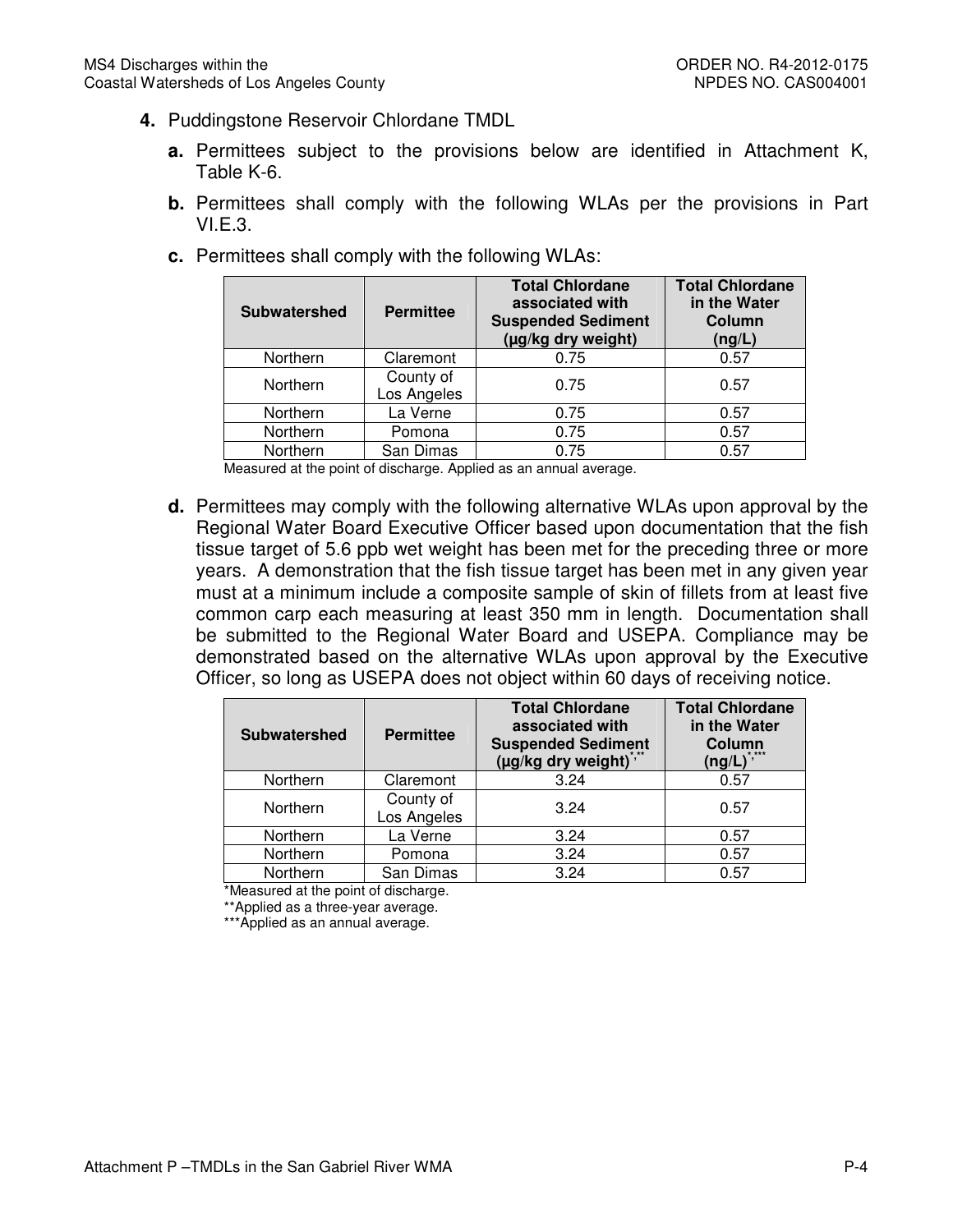- **5.** Puddingstone Reservoir Dieldrin TMDL
	- **a.** Permittees subject to the provisions below are identified in Attachment K, Table K-6.
	- **b.** Permittees shall comply with the following WLAs per the provisions in Part VI.E.3.
	- **c.** Permittees shall comply with the following WLAs:

| <b>Subwatershed</b> | <b>Permittee</b>         | <b>Dieldrin associated</b><br>with Suspended<br><b>Sediment</b><br>(µg/kg dry weight) | Dieldrin in the<br><b>Water Column</b><br>(ng/L) |
|---------------------|--------------------------|---------------------------------------------------------------------------------------|--------------------------------------------------|
| Northern            | Claremont                | 0.22                                                                                  | 0.14                                             |
| Northern            | County of<br>Los Angeles | 0.22                                                                                  | 0.14                                             |
| Northern            | La Verne                 | 0.22                                                                                  | 0.14                                             |
| Northern            | Pomona                   | 0.22                                                                                  | 0.14                                             |
| Northern            | San Dimas                | 0.22                                                                                  | 0.14                                             |

Measured at the point of discharge. Applied as an annual average.

 **d.** Permittees may comply with the following alternative WLAs upon approval by the Regional Water Board Executive Officer based upon documentation that the fish tissue target of 0.46 ppb wet weight has been met for the preceding three or more years. A demonstration that the fish tissue target has been met in any given year must at a minimum include a composite sample of skin of fillets from at least five common carp each measuring at least 350 mm in length. Documentation shall be submitted to the Regional Water Board and USEPA. Compliance may be demonstrated based on the alternative WLAs upon approval by the Executive Officer, so long as USEPA does not object within 60 days of receiving notice.

| <b>Subwatershed</b> | <b>Permittee</b>         | <b>Dieldrin associated</b><br>with Suspended<br><b>Sediment</b><br>$(\mu g/kg$ dry weight) <sup>2</sup> | Dieldrin in the<br><b>Water Column</b><br>$(ng/L)^{*,***}$ |
|---------------------|--------------------------|---------------------------------------------------------------------------------------------------------|------------------------------------------------------------|
| Northern            | Claremont                | 1.90                                                                                                    | 0.14                                                       |
| Northern            | County of<br>Los Angeles | 1.90                                                                                                    | 0.14                                                       |
| Northern            | La Verne                 | 1.90                                                                                                    | 0.14                                                       |
| Northern            | Pomona                   | 1.90                                                                                                    | 0.14                                                       |
| Northern            | San Dimas                | 1.90                                                                                                    | 0.14                                                       |

\*Measured at the point of discharge.

\*\*Applied as a three-year average.